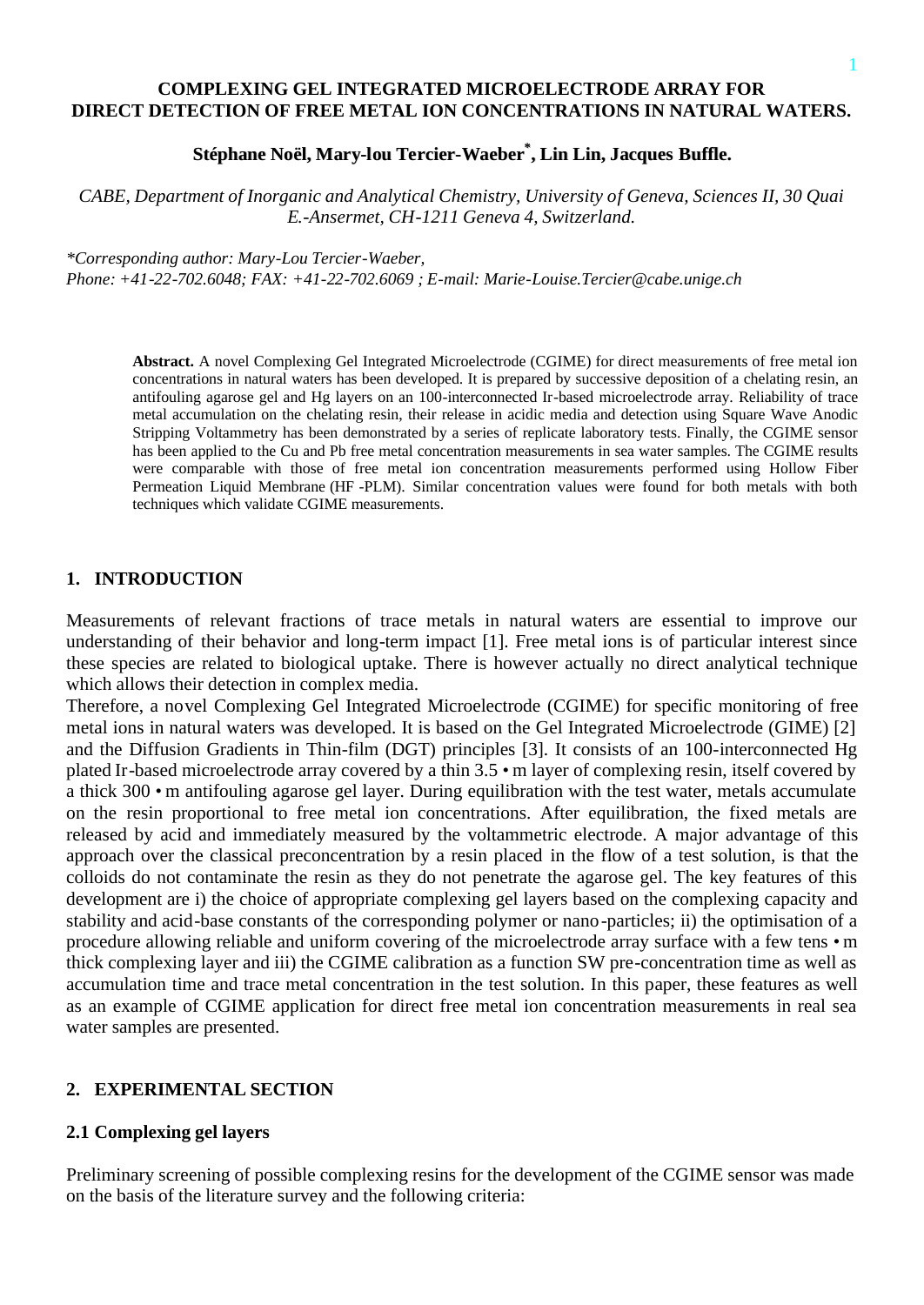- It should have a complexing capacity in the range 2.5 to 3.5 meq/g and stability constant in the range 5.7 to 10.6 for the trace metals of interest (i.e. Cu, Pb, Cd and Zn),
- It should be selective to Cu, Pb, Cd, Zn (as well as Ni, Co and Mn) at similar pH and in a pH range 6 to 9,
- It should desorb trace metal without using too drastic chemical conditions (i.e.  $pH \ge 1$ ).

Another important criteria which must be considered is the bead size of the resin. Indeed, the thickness of the CGIME complexing layer should be in few tens of micrometer range to insure accumulation of trace metals proportional to free metal ions. Based on these criteria, the Microchelex resin (polystyrene immobilized iminodiacetate, Cetac Technologies-USA), in the bead form having size of 0.2 •m was selected as trace metal complexing resin to prepare the novel CGIME sensor.

#### **2.2 Microchelex based CGIME preparation**

 The preparation of the CGIME involves the successive deposition of the complexing resin, the agarose gel and the Hg layers. The deposition of the Microchelex resin on the interconnected 5x20 Ir-based microelectrode array (chip size: 1.8 x 4 mm; [2]) was performed as follows:  $1 \cdot L$  of a 2.5% (p/V) Microchelex aqueous suspension solution was deposited in the containment ring surrounding the sensor chip by means of a micro-pipette. The sensor was gently rotated in the four directions until a white deposit, covering the whole sensor surface, was observed. Then, it was stored in a horizontal position, in a plastic box at least 12 hours to insure complete evaporation of water. The theoretical thickness, calculated by assuming an uniform deposit, is 3.5 •m. The agarose gel antifouling membrane was then deposited on the chelating resin by filling the containment ring with 1.5% LGL agarose gel at 80°C by means of a pipette. Using a computer controlled Amel 433A potentiostat, Hg deposition was performed at a constant E of  $-400$  mV in a N<sub>2</sub> degassed 5 mM Hg(CH<sub>3</sub>COO)<sub>2</sub>, 10<sup>-1</sup>M HClO<sub>4</sub> solution using a deposition time of 7 min. Hg reoxidation was performed by scanning the potential from  $-300$  mV to  $+300$  mV in a N<sub>2</sub> degassed 1M KSCN solution.

#### **2.3 Microchelex based CGIME characterization**

The Microchelex based CGIME was first characterized by performing voltammetric measurements of trace metal desorption kinetics using a computer controlled Amel 433A potentiostat. The procedure used was as follows. SWASV voltammetric measurements were first performed in  $0.1M$  NaNO<sub>3</sub>,  $0.1M$  HNO<sub>3</sub> blank solution to release trace metal impurities fixed on the resin. When a flat base line was observed, the solution was replaced by a  $N_2$  degassed 0.1M NaNO<sub>3</sub> solution spiked with known concentrations of Cu(II), Pb(II) and Cd(II). The CGIME was left to equilibrate in this solution for various time in the range 10 to 180 min. The solution was quickly replaced by a  $N_2$  degassed acidified (HNO<sub>3</sub> pH 1 or 2) 0.1M NaNO<sub>3</sub> blank solution and automatic replicate SWASV measurements were performed over a period of 2 to 12 hours. At pH 2, the decomplexation times of Pb(II) and Cd(II) were found to be  $\geq 2$  hours and < 40 min respectively. No signal was obtained for copper, suggesting that a pH 2 is insufficient to release strongly complexed metal despite at this pH, theoretically, the complexing sites of the resin should be totally protonated. This is due to the slow decomplexation kinetics and is supported by the fact that at pH 1 the decomplexation is much faster and similar for the three target metals, i.e. typically 30 min.

SWASV metal concentrations measured using CGIME sensors depend on three different parameters: i) the free metal ion concentrations in the test samples; ii) the accumulation time and iii) the SWASV preconcentration time. Systematic tests have been performed to study the influence of these parameters. SWASV measurements using pre-concentration time in a range 1 to 30 min were performed after CGIME accumulation steps performed in constant conditions of Me concentrations and using an accumulation time of 3 hours. For the three metals and both tests, a linear increase in peak current intensities was observed up to  $t_{den} \le 5$  min, then the peak current intensities tend to level off (Fig. 1).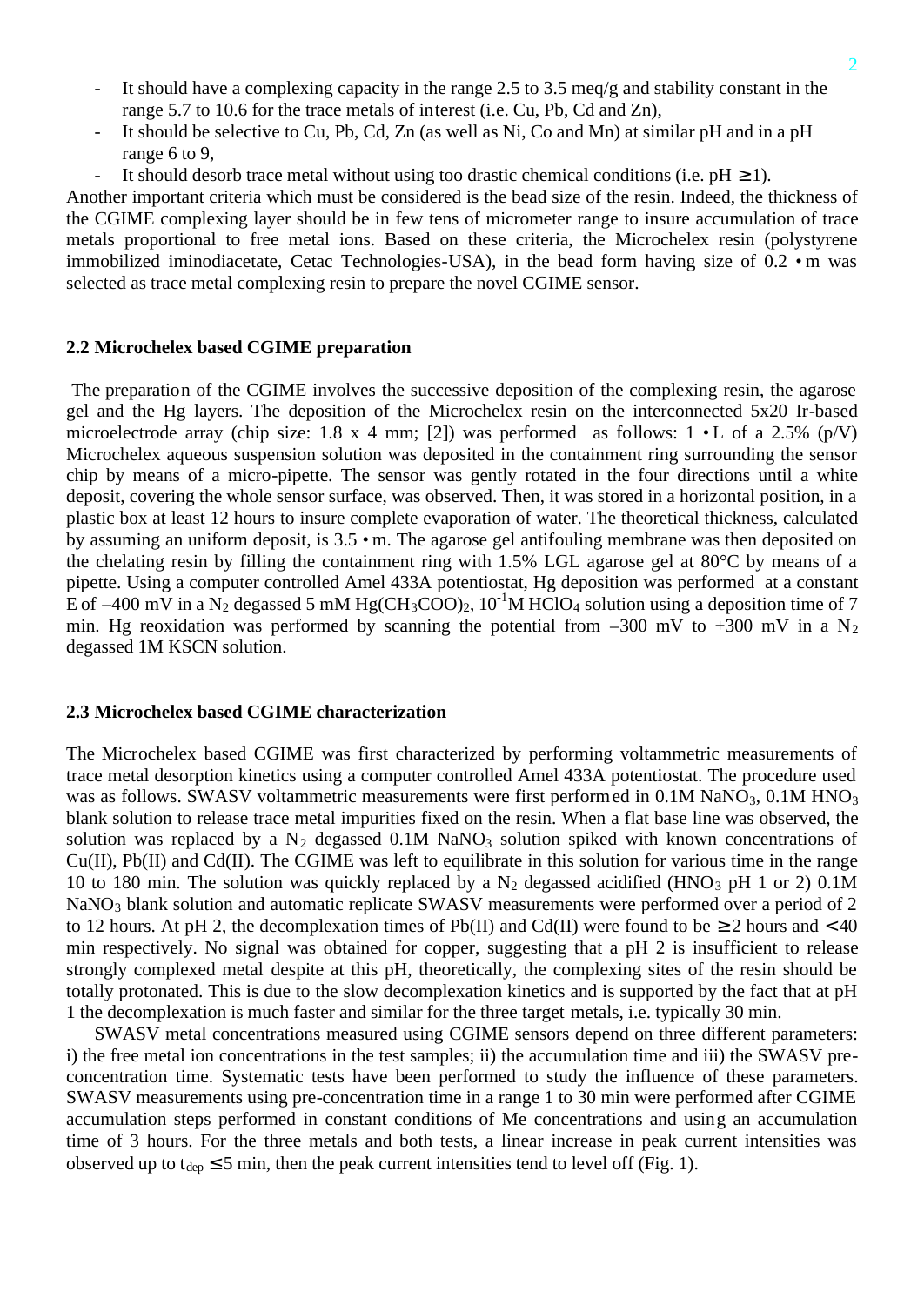

**Figure 1:** Typ ical example of CGIME metal peak current intensities as a function of the SWASV pre-concentration time. Accumulation step performed under constant conditions.

A SWASV  $t_{dep} = 5$  min was used to test the influence of the two other parameters. For point i), the CGIME was left to equilibrate for a constant time in  $0.1M$  NaNO<sub>3</sub> solution spiked with various concentrations of Cu(II), Pb(II) and/or Cd(II). For point ii), the CGIME was left equilibrated in times in the range 1 to 15 hours in freshly prepared  $0.1M$  NaNO<sub>3</sub> solutions spiked and concentrations of each metal were kept constant. Typical example of voltammograms obtained at different accumulation times are reported in Fig. 2. A linear relationship was obtained from the graphs  $i_p = f$  (Me concentration in solution) and  $i_p = f$  (t<sub>accumulation</sub>) for the three target elements and the normalized slopes, expressed in  $nA/nM$  x  $h_{\text{accu}}$ , were found to be similar (Table 1).



**Figure 2:** Example of CGIME SWASV voltammograms measured in pH 1 desorption solution after various accumulation times in 10 nM Cu(II), Pb(II) and Cd(II),  $0.1$  M NaNO<sub>3</sub> solution.

**Table 1:** CGIME normalized calibration slopes obtained from the curves  $i = f$  (metal conc.) and  $i = f$  (accumulation t).

|                                                                                                 | Normalised slopes<br>$(nA / (nMsol x haccu)$ |                   |                   |
|-------------------------------------------------------------------------------------------------|----------------------------------------------|-------------------|-------------------|
| <b>Metal of interest</b>                                                                        | Pb                                           | C <sub>d</sub>    | Сu                |
| $\mathbf{i} = \mathbf{f}(\mathbf{C}_{sol}) \{ t_{accu} = 1h \}$                                 | 106.0                                        | 8.5               | 45.6              |
| $\mathbf{i} = \mathbf{f}(\mathbf{C}_{\text{sol}})$ { $\mathbf{t}_{\text{accu}} = 2\mathbf{h}$ } | 76.0                                         | 7.0               | 48.0              |
| $i = f(t_{\text{accu}})$ {C <sub>sol</sub> : Pb = 10 nM;<br>$Cd = 10$ nM; $Cu = 80$ nM}         | 68.9                                         | 5.1               | 31.3              |
| $i = f(t_{\text{accu}})$ {C <sub>sol</sub> : Pb = 5 nM;<br>$Cd = 20$ nM; $Cu = 40$ nM}          | 57.5                                         | 16.5              | 59.2              |
| Average                                                                                         | 77.1                                         | 10.7              | 46.0              |
| <b>Standard deviation</b>                                                                       | 17.9                                         | 4.2               | 8.9               |
| <b>Average + SD</b>                                                                             | 77.1 ±<br>17.9                               | $10.7 \pm$<br>4.2 | $46.0 \pm$<br>8.9 |

#### **2.3 Preliminary on-field tests of the Microchelex-based CGIME.**

Preliminary tests of the application of the Microchelex-based CGIME for direct free metal ion concentration measurements in real natural samples were performed at the Kristineberg Marine station (Sweden, August 18-26 2002). Average calibration curves reported in Table 1 were used to determine CGIME trace metal concentrations. For comparison purpose, hollow fiber PLM (HF-PLM) devices were used for laboratory separation and pre-concentration of free metal ions [4] in parallel to CGIME measurements. Laboratory CGIME and PLM measurements were performed in filtered and raw, nonacidified samples collected, using Go-Flos bottles, at different stations and depths in Gullmar fjord.

Samples were stored at 4°C directly after sampling and measured as soon as possible (i.e. max 24 h later). Results obtained for Cu and Pb with both techniques are reported in Fig. 3. Cd concentrations were found